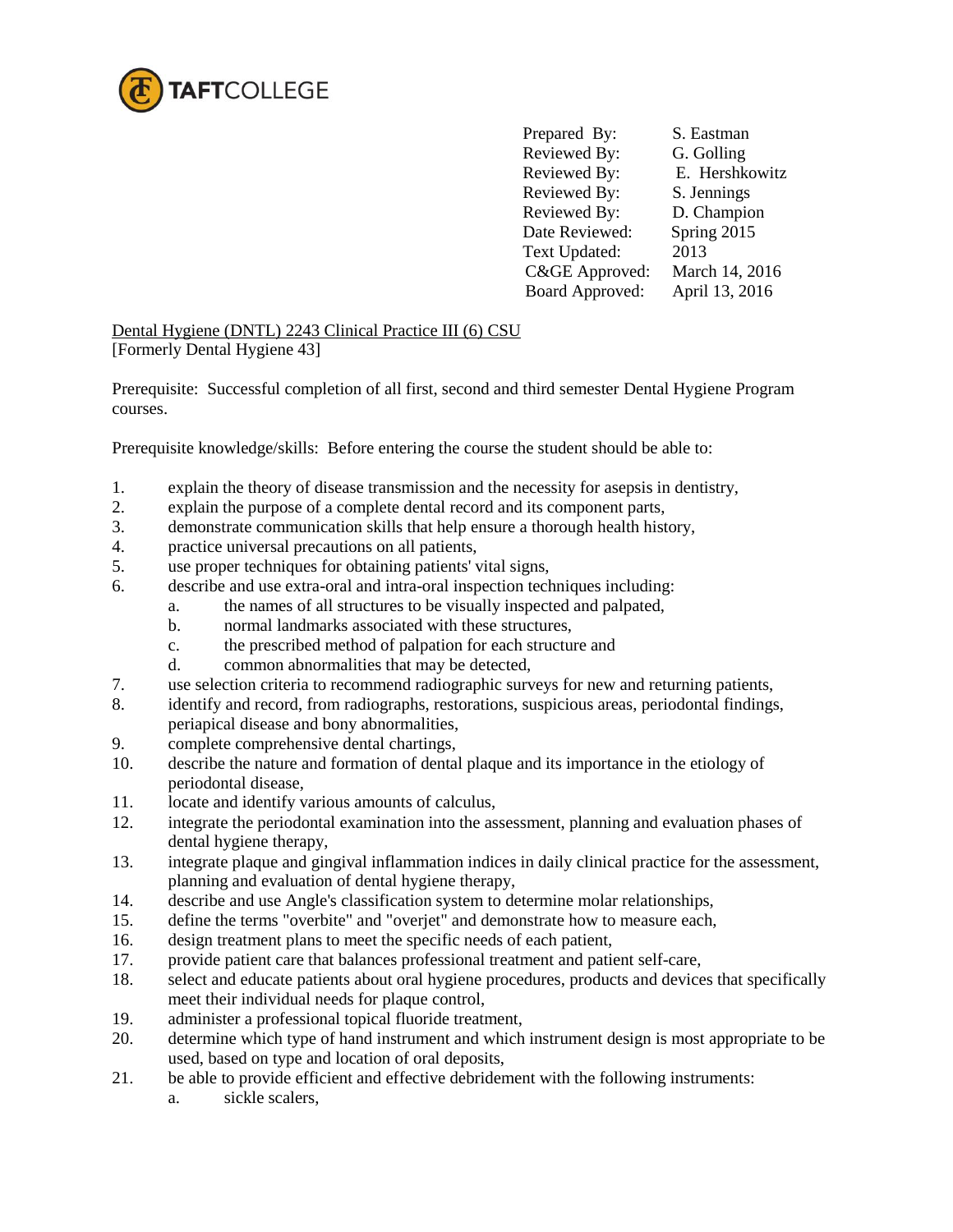

- b. universal curets,
- c. area-specific curets,
- d. periodontal files and
- e. ultrasonic scalers,
- 22. adapt the correct working and cutting edge of any hand scaling instrument in all appropriate areas of the mouth,
- 23. integrate instrument sharpening into daily clinical practice,
- 24. maintain the design features of instruments during the instrument sharpening procedure,
- 25. identify and recommend appropriate antimicrobial plaque-control agents for various patient types,
- 26. use polishing procedures to remove plaque and stain without causing trauma or discomfort,
- 27. select and use appropriate anesthetics and injections to achieve desired anesthesia
- 28. assess a patient's medical, physical and mental status to determine the necessity for anxiety control and the appropriate use of nitrous-oxide/oxygen sedation,
- 29. describe and implement proper technique for nitrous-oxide/oxygen conscious sedation, and
- 30. evaluate a patient's oral tissues to determine the need for and perform, if necessary, gingival curettage.

Total Hours: 16 hours lecture; 256 hours lab (272 hours total)

Catalog Description: This course provides students with the opportunity to become more proficient in the clinical skills learned and practiced in previous clinical courses and to prepare them for success on their state, national, and regional licensing examinations.

Type of Class/Course: Degree Credit

Textbooks: The Taft College Dental Hygiene (TCDH) Department Clinic Manual.

Additional Instructional Materials:

Wilkins, Esther M. *Clinical Practice of the Dental Hygienist*. 11th ed. Philadelphia: LWW, 2013. Print.

Nield-Gehrig, Jill S. *Fundamentals of Periodontal Instrumentation*. 57th ed. Philadelphia: LWW, 2012.

Course Objectives:

By the end of the course a successful student will be able to:

- 1. provide quality dental hygiene care to difficult case type patients using more advanced treatment procedures,
- 2. demonstrate entry skill level, in performing advanced treatment procedures without instructor assistance,
- 3. provide preventive, educational and therapeutic services supporting total health and the control and/or prevention of oral diseases,
- 4. demonstrate attitudes and behaviors which encourage the students to work as part of the dental health care team,
- 5. demonstrate understanding, sensitivity and commitment to meeting the oral health care needs of a diverse socioeconomic, cultural and ethnic population,
- 6. demonstrate professional conduct at all times, and
- 7. abide by the rules and regulations as outlined in the Taft College Dental Hygiene Clinic Manual.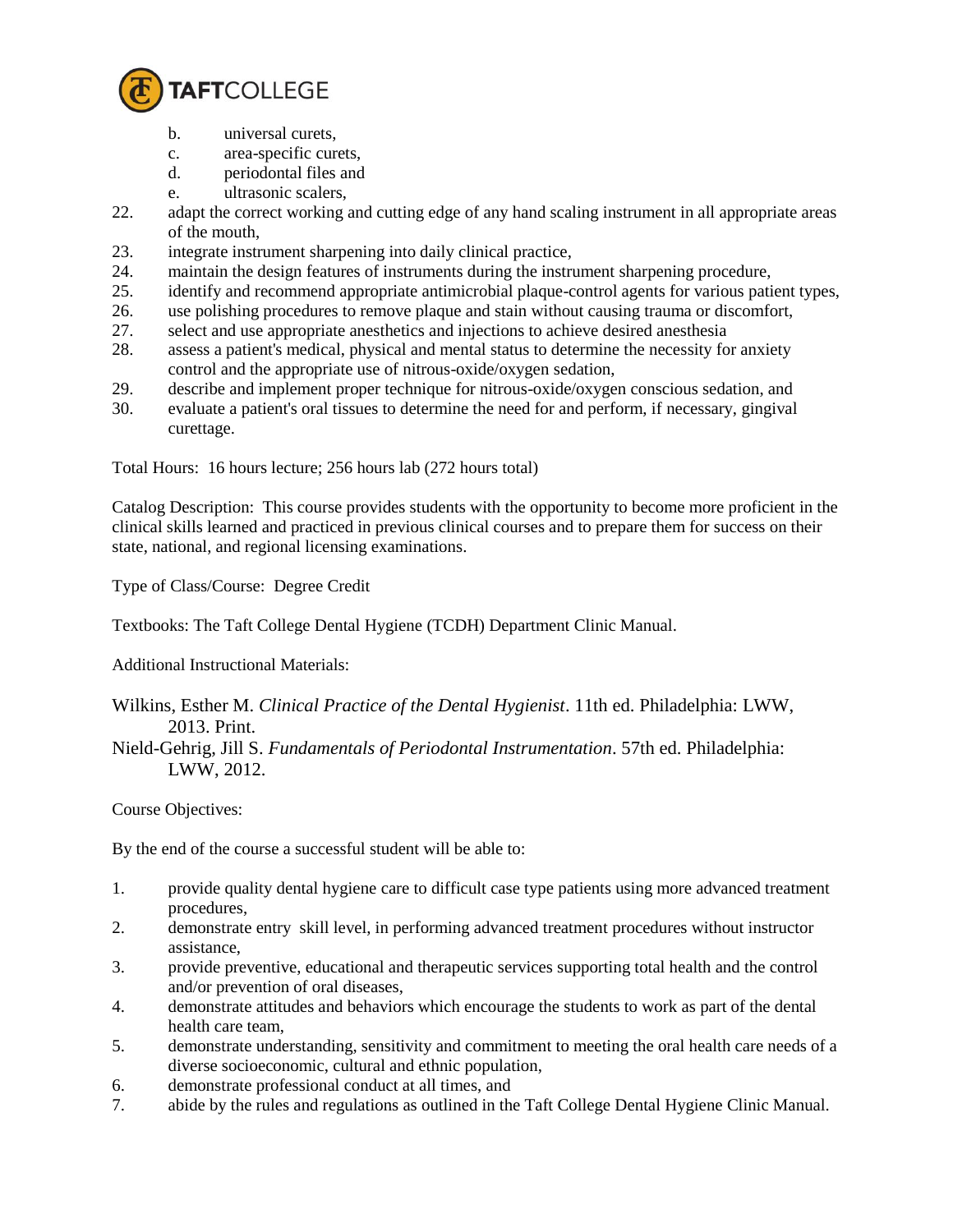

## **C**ourse Scope and Content: (Lecture)

| Unit I   | Review of TCDH Policies and Procedures Manual                                                                                                                                                                                                          |  |  |
|----------|--------------------------------------------------------------------------------------------------------------------------------------------------------------------------------------------------------------------------------------------------------|--|--|
|          | Health Insurance Portability and Accountability Act (HIPPA)<br>А.<br>B. Exposure Control Plan<br>C. Needle Stick Policy<br>D. Critical Errors<br>E. Professionalism<br>F. Confidentiality Contract                                                     |  |  |
| Unit II  | Clinic Protocols and Review of Clinic Manual                                                                                                                                                                                                           |  |  |
|          | A. Absenteeism<br><b>B.</b> Patient Scheduling<br>C. Patient Cancellation and No show<br>D. No Clinic Days<br>E. Daily Clinic Critique Forms<br>F. Student Rotations<br>G. Faculty Rotations<br>H. Complaint Form<br><b>Program Competencies</b><br>I. |  |  |
| Unit III | Performance Evaluations and Requirements<br>A. Criteria<br><b>B.</b> Allowable Errors<br>C. Student Expectations<br>D. Faculty Expectations<br>E. Clinic Binders                                                                                       |  |  |
| Unit IV  | <b>Evaluations and Grading Criteria</b><br>Number of Completed Performance Evaluations and Requirements<br>А.<br>Daily Clinic Critique Forms<br>В.<br>C. Midterm and Final Conferences<br>D. Faculty Advisors<br>E. Mock Board Exams                   |  |  |
| Unit V   | Review of Emergency Procedures<br>A. Medical Emergencies<br><b>B.</b> Lock Down Procedures<br>C. Evacuation Plan                                                                                                                                       |  |  |
| Unit VI  | <b>Clinical Discussions</b><br>A. Evaluations<br>B. Performance Evaluation (PE's)<br>C. Daily Clinic Critique Form<br>D. Student Concerns                                                                                                              |  |  |
| Unit VII | <b>Clinical Enrichment Experiences</b>                                                                                                                                                                                                                 |  |  |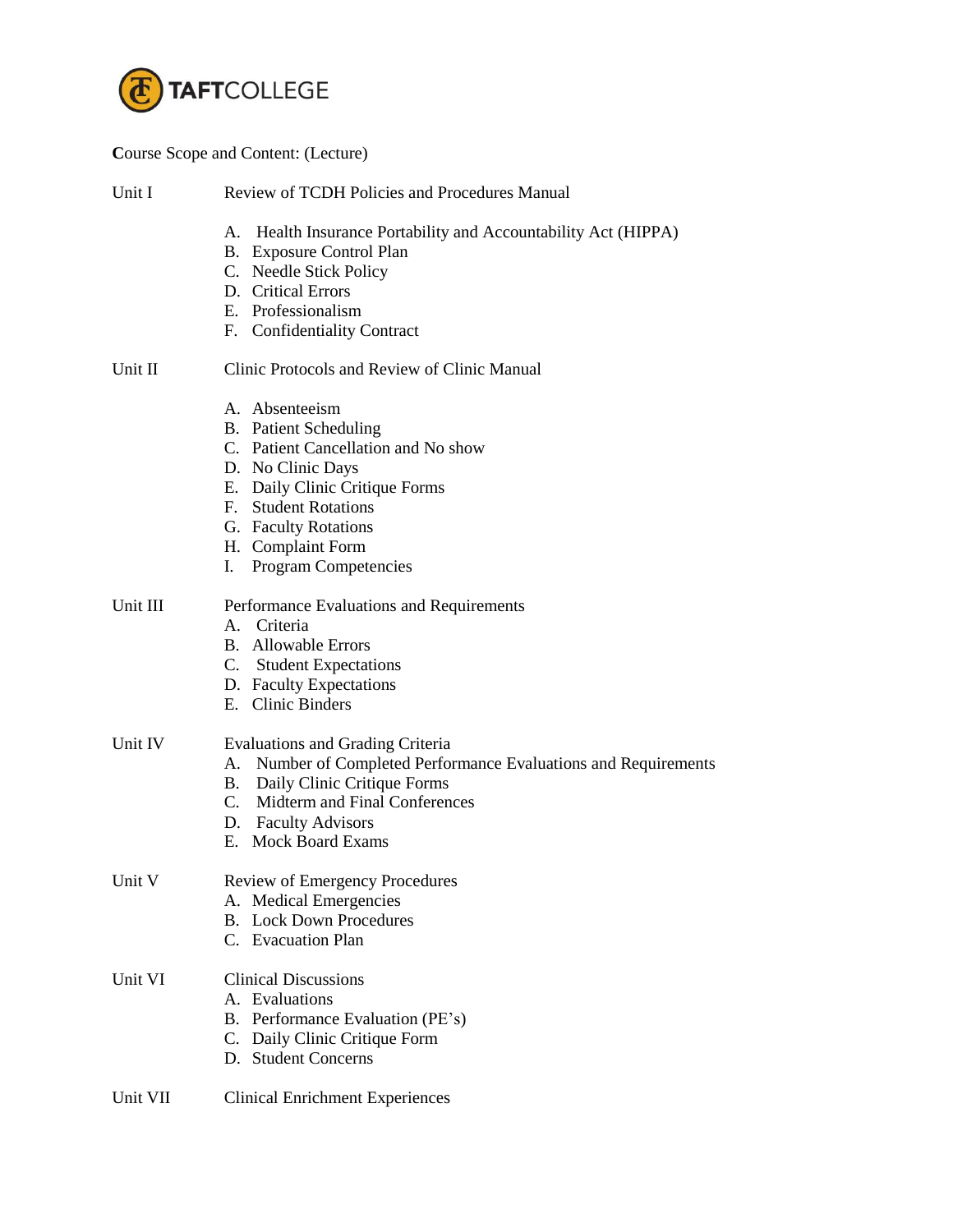

|           | A. (Veteran) VA Outpatient Dental Clinic Rotation<br><b>B.</b> School Based Dental Clinics                                         |
|-----------|------------------------------------------------------------------------------------------------------------------------------------|
| Unit VIII | Review of Local Anesthesia<br>A. Injection Techniques                                                                              |
|           | B. Selection of a Local Anesthetic<br>C. Management of Complications                                                               |
| Unit IX   | <b>National Boards</b><br>A. Reviews                                                                                               |
|           | <b>B.</b> Approval Process                                                                                                         |
|           | C. Preparation                                                                                                                     |
| Unit X    | <b>Clinical Licensing Exams</b>                                                                                                    |
|           | A. California State Board                                                                                                          |
|           | B. Western Regional Examining Board (WREB) Exam<br>C. Central Regional Dental Testing Service (CRDTS) Exam                         |
|           | D. Ethics Exam                                                                                                                     |
| Unit XI   | <b>Risk Assessments</b>                                                                                                            |
|           | A. Oral Risk Assessment                                                                                                            |
|           | B. Caries Assessment Management by Risk Assessment (CAMBRA)<br>C. Periodontal Risk Assessments                                     |
| Unit XII  | <b>Periodontal Case Studies</b>                                                                                                    |
|           | A. Types of Patients                                                                                                               |
|           | B. Oral deoxyribonucleic acid (DNA) Testing                                                                                        |
|           | C. Caries Screenings<br>D. Sequencing                                                                                              |
| Unit XIII | <b>Evidence Based Dentistry</b>                                                                                                    |
|           | A. Research                                                                                                                        |
|           | B. Interim Therapeutic Restoration (ITR's)<br>C. Search Engines                                                                    |
| Unit XIV  | American Society of Anesthesiologists (ASA) Classifications                                                                        |
|           | Classifications<br>A.                                                                                                              |
|           | <b>Treatment Parameters</b><br>В.                                                                                                  |
|           | C. Medical Consultations                                                                                                           |
|           | Course Scope and Content: (Laboratory)                                                                                             |
| Unit I    | <b>Clinical Patient Care of More Difficult Patients</b>                                                                            |
|           | A. Treatment of patients with more moderate and heavy calculus.<br>B. Treatment of patients with more advanced periodontal disease |
|           | C. Recalls and Periodontal Maintenance                                                                                             |
| Unit II   | Treatment of Clinic Patients using the Dental Hygiene Process of Care                                                              |
|           | Assessment<br>А.                                                                                                                   |
|           | <b>B.</b> Dental Hygiene Diagnosis                                                                                                 |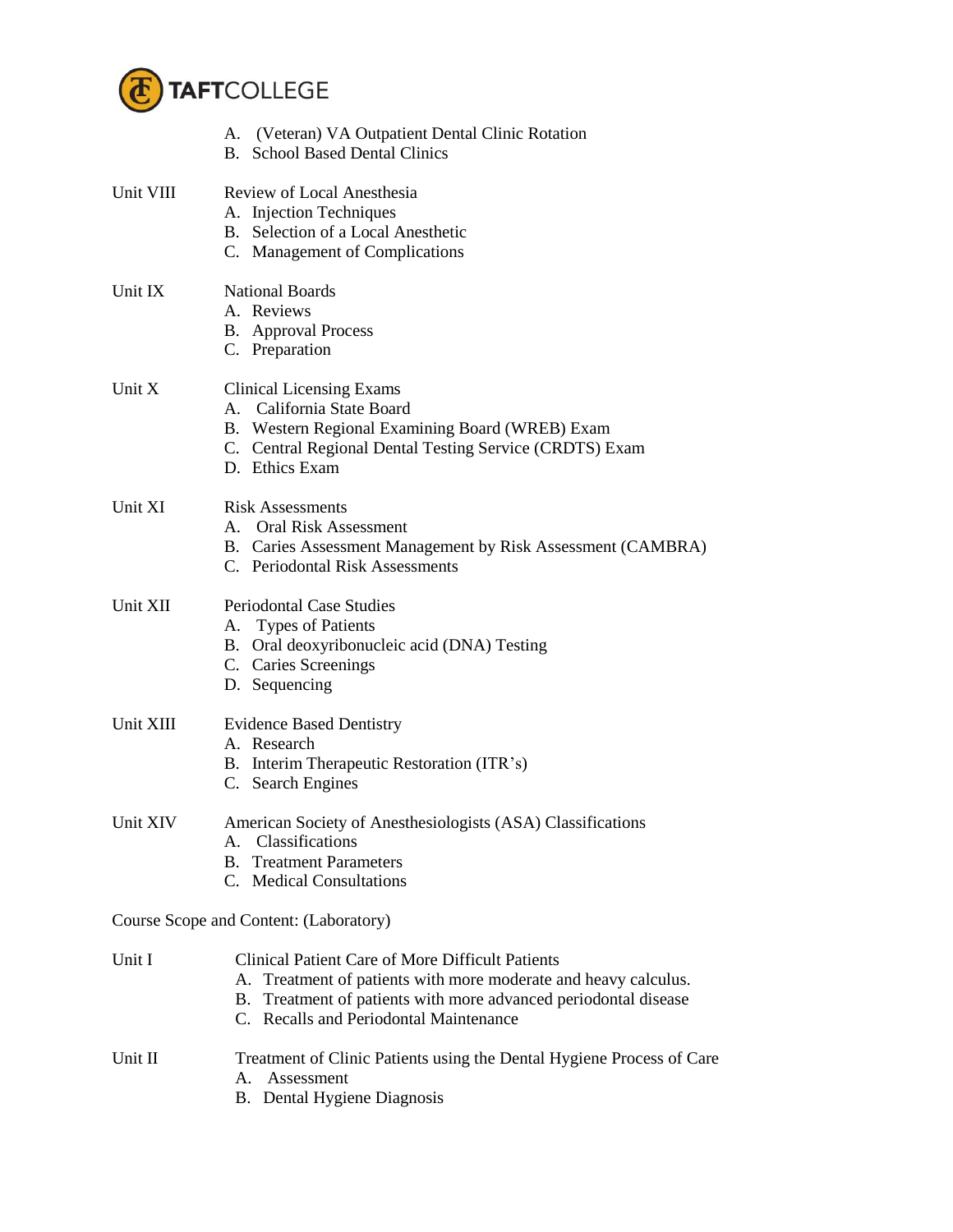

- C. Dental Hygiene Treatment Plan
- D. Implementation of Care
- E. Evaluation of Treatment and Re-care schedule

Unit III Utilization of More Advanced Treatment Procedures

- A. Pain Management Procedures
- B. Root Planing
- C. Ultrasonic Scaling
- D. Soft Tissue Curettage
- E. Subgingival Irrigation
- F. Periodontal Assessment
- G. Risk Assessments
- H. Periodontal Re-evaluation
- I. Tobacco Cessation
- J. Nutritional Analysis
- K. Arestin
- L. Oral DNA Testing
- M. Caries Screening
- N. Nitrous Oxide Sedation

## Unit IV Clinic Forms

- A. Health History
	- 1. Oral Risk Assessment
	- 2. ASA Classification
- B. Intra/Extra Examination
- C. Code and Type
- D. Treatment Plan
- E. Dental History
- F. Periodontal Assessment
- G. Probe
- H. PPI
- I. Services Rendered
- Unit V Clinical Responsibilities
	- A. Set up/clean up
	- B. Infection Control
	- C. Instrument Processing
	- D. Assistant Duties
	- E. Clinical Etiquette/Professionalism
- Unit VI Participation in Clinical Enrichment Activities A. VA Outpatient Dental Clinic B. School Based Dental Clinics
- VII Mock Board Examinations
	- A. California State Board
	- B. WREB
	- C. CRDTS

Learning Activities Required Outside of Class: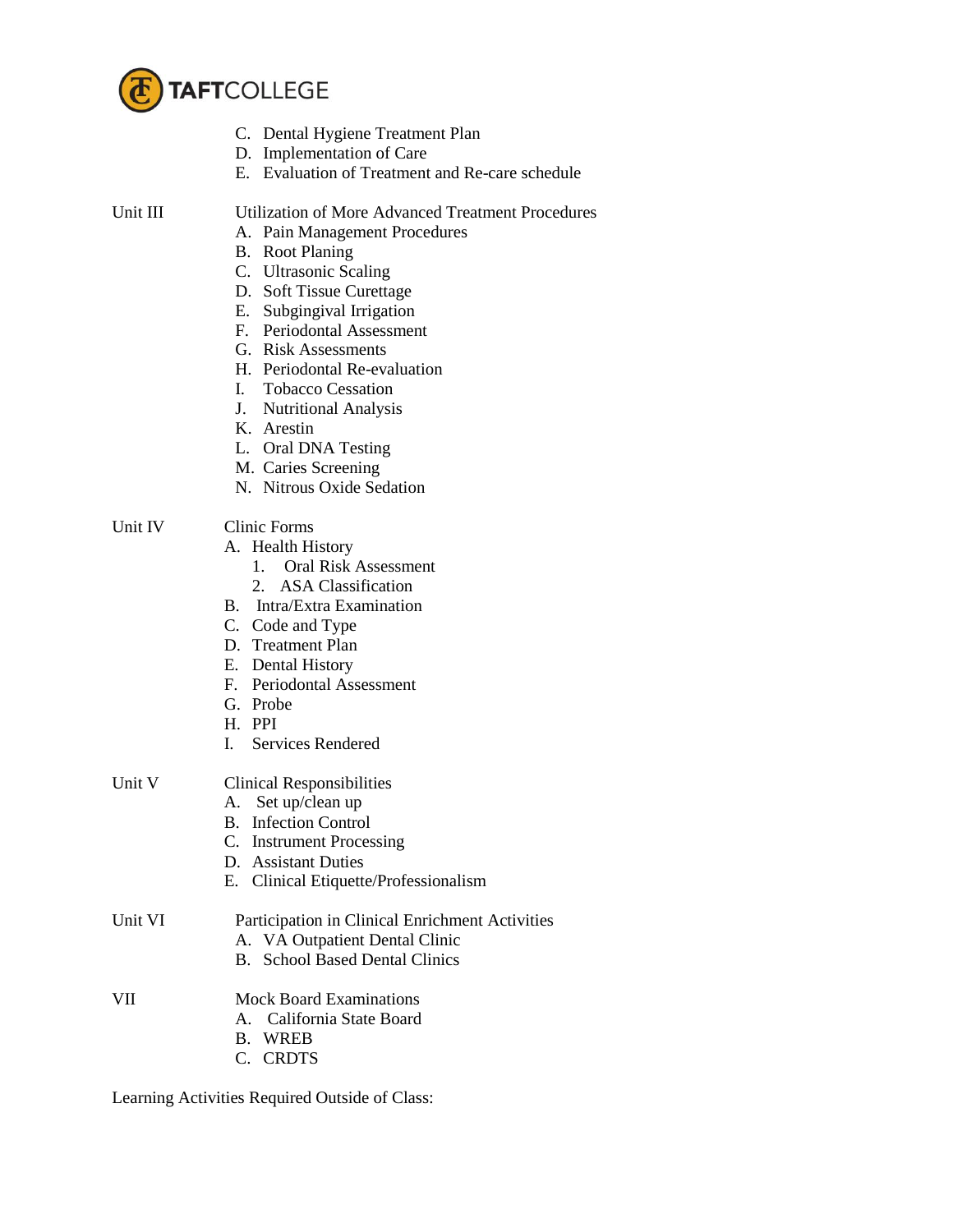

The students in this class will spend a minimum of 2 hours per week outside of the regular class time doing the following:

- 1. Independent reading and study
- 2. Patient recruitment

Method of Instruction:

- 1. One-on-one skill demonstration and evaluation by the clinical faculty on more advanced treatment procedures while treating patients
- 2. Supervised treatment of appropriately selected patients to gain entry skill level into the profession

Methods of Evaluation:

- 1. Performance Evaluations
- 2. Daily Clinic Critique Forms
- 3. Clinical Enrichment Activities
- 4. Mock State/Regional Clinical Licensing Board Examinations

Laboratory Category: Extensive Laboratory

Pre delivery criteria: All of the following criteria are met by this lab.

- 1. Curriculum development for each lab.
- 2. Published schedule of individual laboratory activities.
- 3. Published laboratory activity objectives.
- 4. Published methods of evaluation.
- 5. Supervision of equipment maintenance, laboratory setup, and acquisition of lab materials and supplies.

During laboratory activity of the laboratory: All of the following criteria are met by this lab.

- 1. Instructor is physically present in lab when students are performing lab activities.
- 2. Instructor is responsible for active facilitation of laboratory learning.
- 3. Instructor is responsible for active delivery of curriculum.
- 4. Instructor is required for safety and mentoring of lab activities.
- 5. Instructor is responsible for presentation of significant evaluation.

Post laboratory activity of the laboratory: All of the following criteria are met by this lab.

- 1. Instructor is responsible for personal evaluation of significant student outcomes (lab exercises, exams, practicals, notebooks, portfolios, etc.) that become a component of the student grade that cover the majority of lab exercises performed during the course.
- 2. Instructor is responsible for supervision of laboratory clean up of equipment and materials.

Supplemental Data:

| TOP Code: | 124020: Dental Hygienist |
|-----------|--------------------------|
|           |                          |